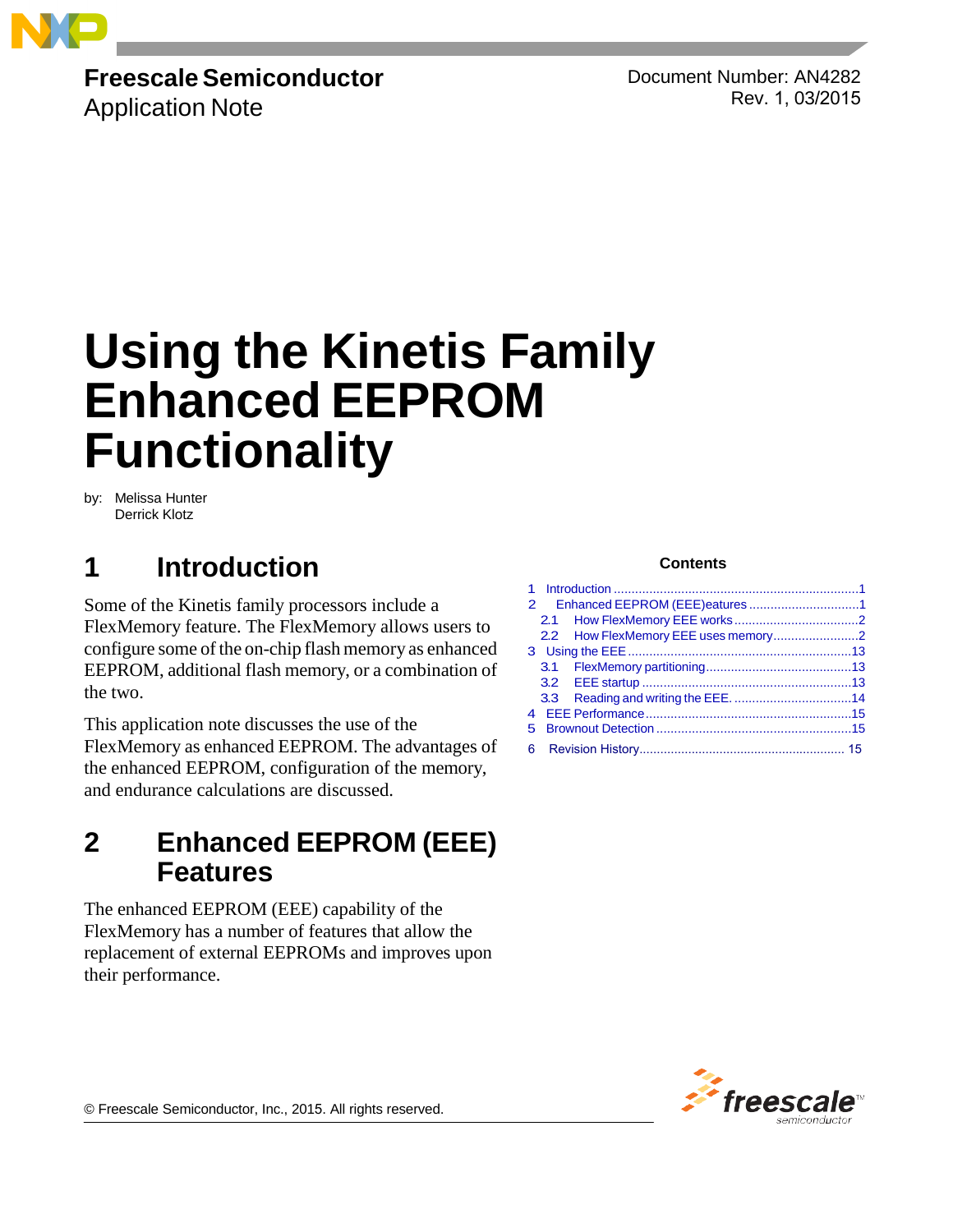

FlexMemory EEE features include:

- Configurability to allow the designer to make trade-off decisions based on the EEE endurance required and the total amount of EEE and flash memory required
- High endurance EEE memory can reach over 100 M cycles (depending on configuration)
- Supports byte, word, and longword accesses
- Fast write times  $(\sim 100 \text{ us for a write to a pre-erased location, and } 1.5 \text{ ms for an erase and program})$
- EEE functionality across the full operating voltage range for the processor  $(1.71 \text{ V} 3.6 \text{ V})$

## <span id="page-1-0"></span>**2.1 How FlexMemory EEE works**

To provide enhanced EEPROM functionality, the FlexMemory uses a RAM block (FlexRAM), a flash block (FlexNVM), and EEE state machine. When the EEE functionality is enabled, the FlexRAM becomes your EEE memory. The FlexRAM address space is where you access all of your EEE data. When the EEE is accessed, the EEE state machine keeps track of the data and backs it up as data records, stored in some portion of the FlexNVM used as an E-flash. Using a large block of E-flash to back up the data for a smaller amount of EEE data allows the FlexMemory EEE implementation to offer extremely high endurance.

The EEE state machine uses 32-bit records to backup data from the EEE into the flash. Sixteen bits of the record are used for the data, and the other sixteen bits are address and status information about the data. The data records are written and erased as needed. This means that if a location within the EEPROM has never been accessed, there will not be a data record for it. This helps to reduce the amount of data that needs to be backed up and can increase the memory endurance.

## <span id="page-1-1"></span>**2.2 How FlexMemory EEE uses memory**

Devices that support FlexMemory have two separate blocks of flash, the P-Flash block and the FlexNVM block. The P-Flash block is intended to be used as the program flash block, but it can actually be used for storing both instructions and data. The FlexNVM block is a configurable flash block that can be used as additional flash space (D-flash), as backup memory for supporting the enhanced EEPROM functionality (E-flash), or as a combination of the two.

## **NOTE**

The portions of the FlexNVM not used as EEE backup memory (E-flash) are referred to as D-flash. This flash would typically be used for data storage space; however, like the P-flash, D-flash can actually be used for instructions or data.

The FlexMemory consists of the FlexNVM block, FlexRAM, and EEE state machine. These three blocks together are required to support the EEE functionality.

[Figure 2-1](#page-2-0) shows the flash blocks and the FlexMemory components on a 256 KB device with FlexMemory. In this case the device is unpartitioned, so the FlexNVM block has not been designated as D-flash or E-flash.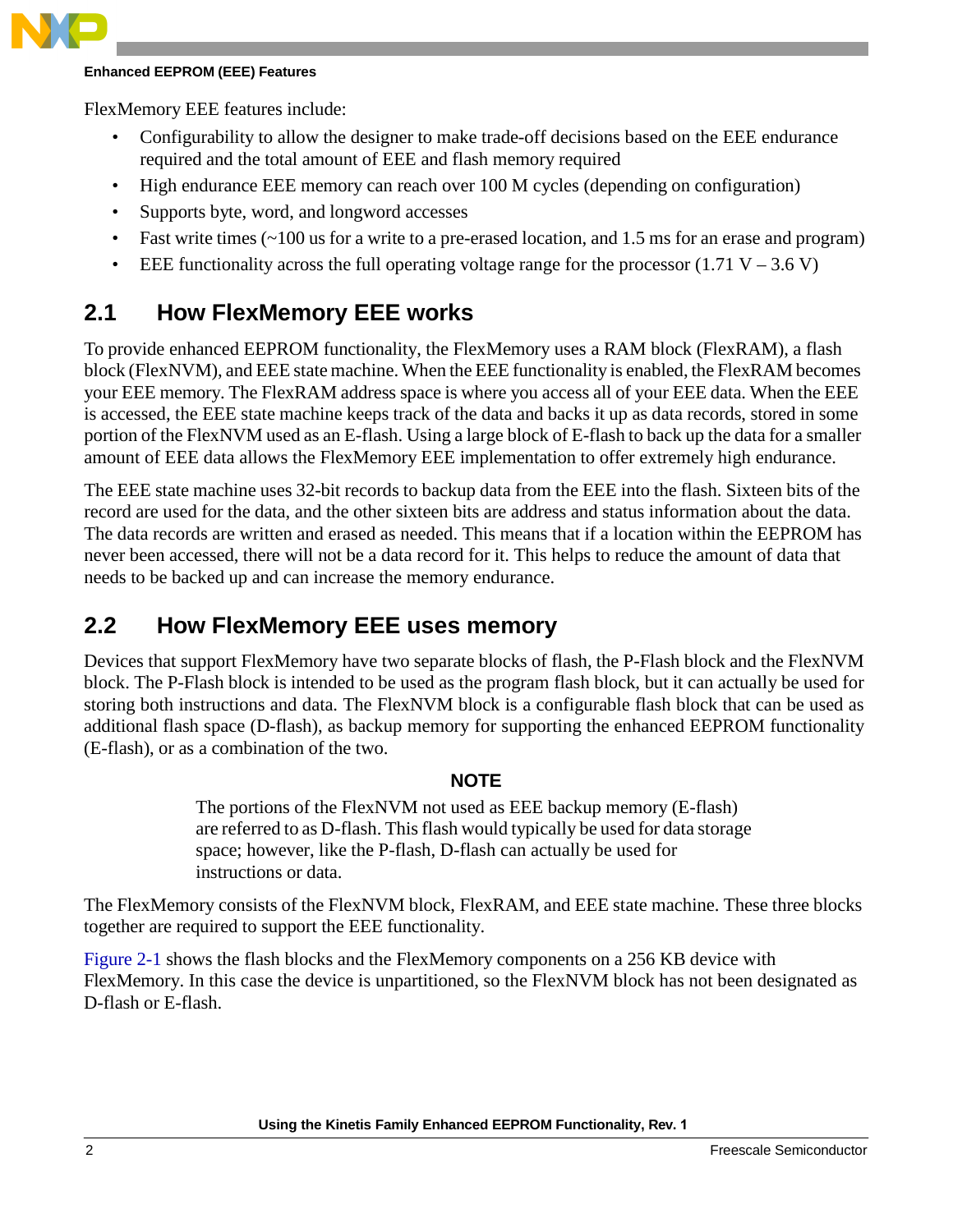

## **NOTE**

Kinetis family device part numbers indicate only the size of the P-flash block, therefore the size of the FlexNVM is not explicitly listed in the part number. For example an MK60X256 device has 256 KB of P-flash and 256 KB of FlexNVM.



**Figure 2-1. 256 KB device with FlexMemory before partitioning**

## <span id="page-2-0"></span>**2.2.1 FlexMemory with EEE Functionality Disabled**

[Figure 2-2](#page-3-0) shows how the memory blocks function, if the EEE functionality is disabled on a processor that supports FlexMemory.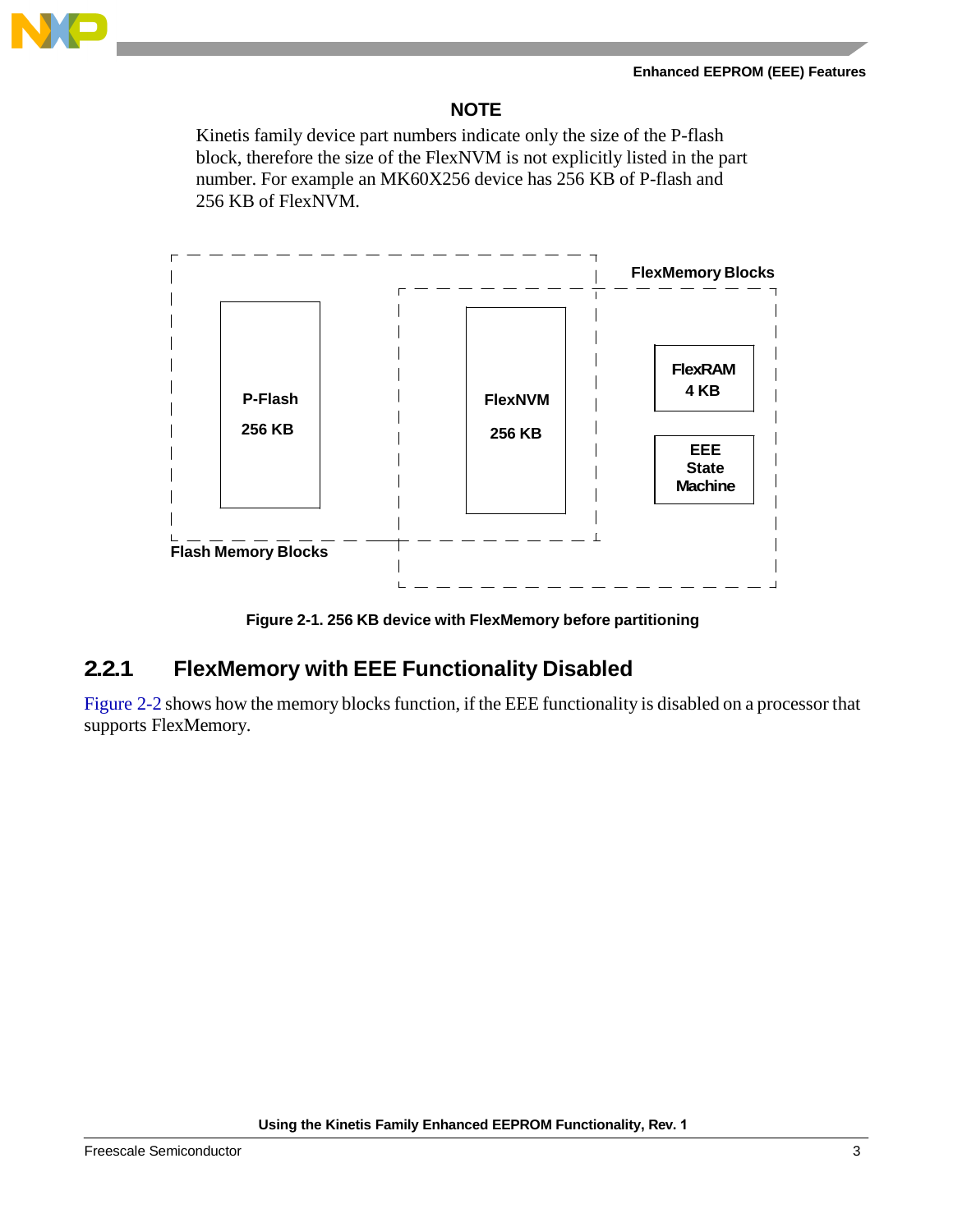



**Figure 2-2. 256 KB device with FlexMemory with EEE disabled**

<span id="page-3-0"></span>The P-Flash memory is always a P-Flash. Its functionality does not change for any FlexMemory configuration. Because the EEE functionality is not used in this case, the entire FlexNVM is allocated as D-flash space (no E-flash is needed). The FlexRAM becomes a 4 KB traditional RAM. This means it can be used as extra memory space, but keep in mind that it does run at the flash clock speed and not the core speed (the tightly coupled memory RAM, TCM, runs at the core speed). The EEE state machine is present in the device, but not active.

## **2.2.2 FlexMemory with EEE functionality enabled**

[Figure 2-3](#page-4-0) shows how the memory blocks function, if the EEE functionality is enabled and the entire FlexNVM is used to back up the EEE data.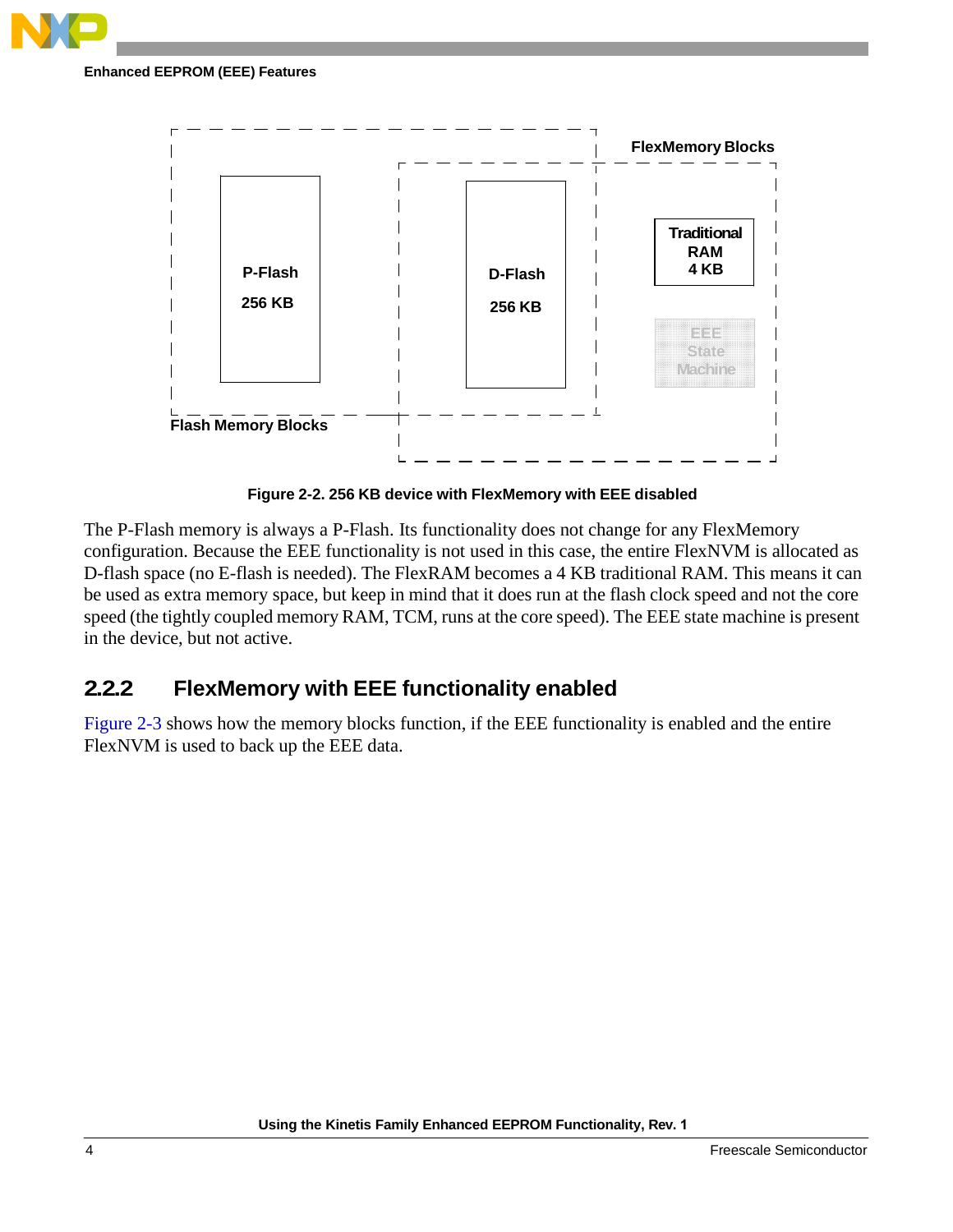

<span id="page-4-0"></span>**Figure 2-3. 256 KB device with FlexMemory with EEE enabled (Entire FlexNVM used to backup EEE data)**

There are a number of configuration options that can be used when the EEE functionality is enabled. [Figure 2-3](#page-4-0) shows an example of where the entire FlexNVM is used as E-flash memory. The FlexRAM becomes the EEE memory space (up to 4 KB). Any reads and writes of the EEE data uses this 4 KB memory space because the E-flash is not directly accessible. The EEE state machine automatically manages all of the writes to the EEE memory space, and generates flash program and erase operations as needed into the E-flash.

## **2.2.2.1 E-flash and EEE memory configuration details**

[Figure 2-3](#page-4-0) shows the memory blocks at a high level and shows the respective functionality of the configurable memory blocks. This section describes the actual use of the E-flash and FlexRAM blocks to create a EEE subsystem in more detail and provide examples of some different configurations.

## <span id="page-4-1"></span>**2.2.2.1.1 EEE configuration parameters**

The FlexMemory allows for many different memory configuration options. The amount of EEE data and the amount of E-flash memory used to backup that EEE data are all programmable. This allows you to make trade-offs between the memory size and endurance of the EEE.

There are three programmable options that are used to define the exact memory use for a system. These parameters are:

- 1. EEE size This is the total size of the EEE data needed. The total EEE size can be 32 bytes to 4 KB, programmable in power of 2 increments (32, 64, 128, ...).
- 2. EEE split The EEE state machine treats the EEE as two independent subsystems (subsystem A and subsystem B). Each subsystem is always backed up by the same amount of E-flash memory, but the size of the EEE memory does not have to be equal. Subsystem A can be programmed to be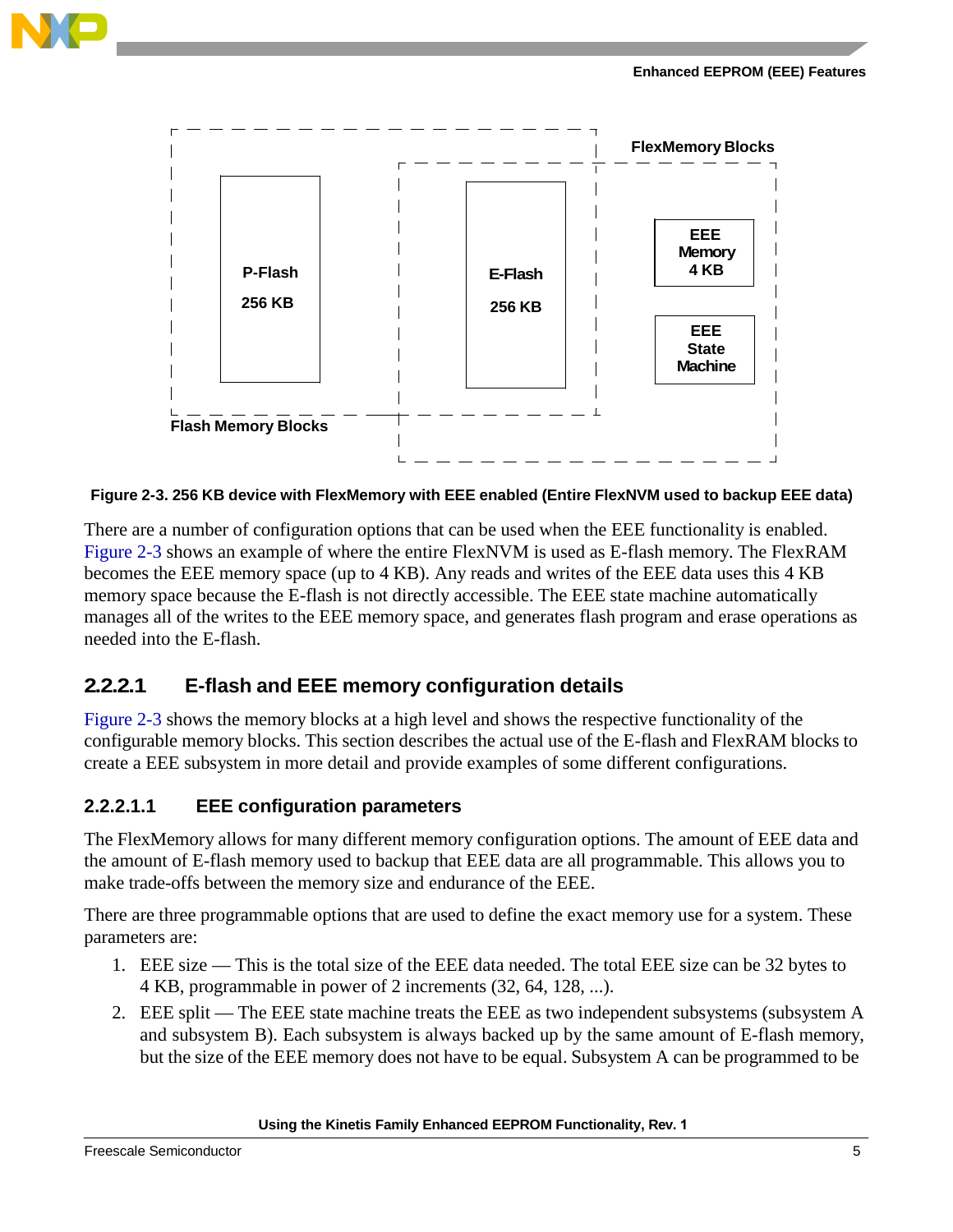1/8, 1/4, or 1/2 of the total EEE size with the remainder assigned to subsystem B. If the EEE split is programmed as 1/2 then the EEE memory is evenly divided between the two subsystems, therefore the same amount of E-flash is used to backup the same amount of EEE data. This creates two subsystems with equal endurance. If the EEE split is programmed to 1/8 or 1/4, then subsystem A uses the same amount of E-flash as subsystem B, but it now backs up less EEE data. The change in proportion between the amount of EEE data and backup space meansthatsubsystem A will have higher endurance than subsystem B. The EEE split parameter allows for subdividing data into high endurance and medium endurance areas, where normal flash space (P-flash or D-flash) would be used as normal endurance areas.

3. FlexNVM partition — This parameter defines how much of the FlexNVM is used as normal flash (D-flash) and how much is used as EEE backup memory (E-flash). If EEE is used, then at least 32 KB of the FlexNVM must be allocated as E-flash. To get the maximum possible endurance from the EEE, then the entire FlexNVM can be used as E-flash.

### <span id="page-5-1"></span>**2.2.2.1.2 Calculating EEE endurance**

For many applications, the endurance requirements for the EEE data drives the decision of how the FlexMemory must be configured. Understanding how the parameters affect the endurance is usually required to determine what EEE configuration to use.

<span id="page-5-0"></span>The estimated minimum endurance for the EEE can be calculated using the equation:

*Endurance <sup>E</sup> EF*lash – (2 × *SPLIT* × *EEESIZE*) *Eqn. 2-1*  $\overline{SPLITxEESIZE}$  ×  $\overline{RecordEfficiency}$  ×  $BaselineEndurance$ 

Where:

- E-flash The amount of FlexNVM allocated for EEE backup memory for the subsystem
- SPLIT The split factor for the subsystem, determines how many bytes of EEE are in the subsystem
- EEESIZE The total size of the EEE, The number of bytes of FlexRAM used in both subsystems.
- Record Efficiency 0.5 for 32-bit and 16-bit writes, and 0.25 for 8-bit writes
- Baseline Endurance Normal endurance expected from the flash (10 k cycles)

This equation calculates the minimum number of guaranteed writes allowed to each EEE data location assuming that the entire EEE size is used and that data locations are written equally and do not mix data sizes. If some EEE locations are written less fequently, the calculated minimum number of writes allow for more writes to other locations.

[The equation can be used](http://www.freescale.com/) to get a general idea of the amount of E-flash that may be required for the system. However, [the equation is simplified and intended to be used as a general guideline. Freescale](http://www.freescale.com/) also has a [EEE endurance calculator application available. The calculator application takes into account details of](http://www.freescale.com/) how the EEE data is updated instead of assuming all data values [are updated equally using the same](http://www.freescale.com/) access size. The calculator also uses a more complex [and accurate tool for modeling the endurance. For](http://www.freescale.com/)  [applications with very specific EEE endurance requirements use](http://www.freescale.com/) of the calculator tool is highly [recommended. The calculator](http://www.freescale.com/) can be downloaded from the Freescale website by typing "C90TFS\_FLEXMEM\_CALC" in the keyword search.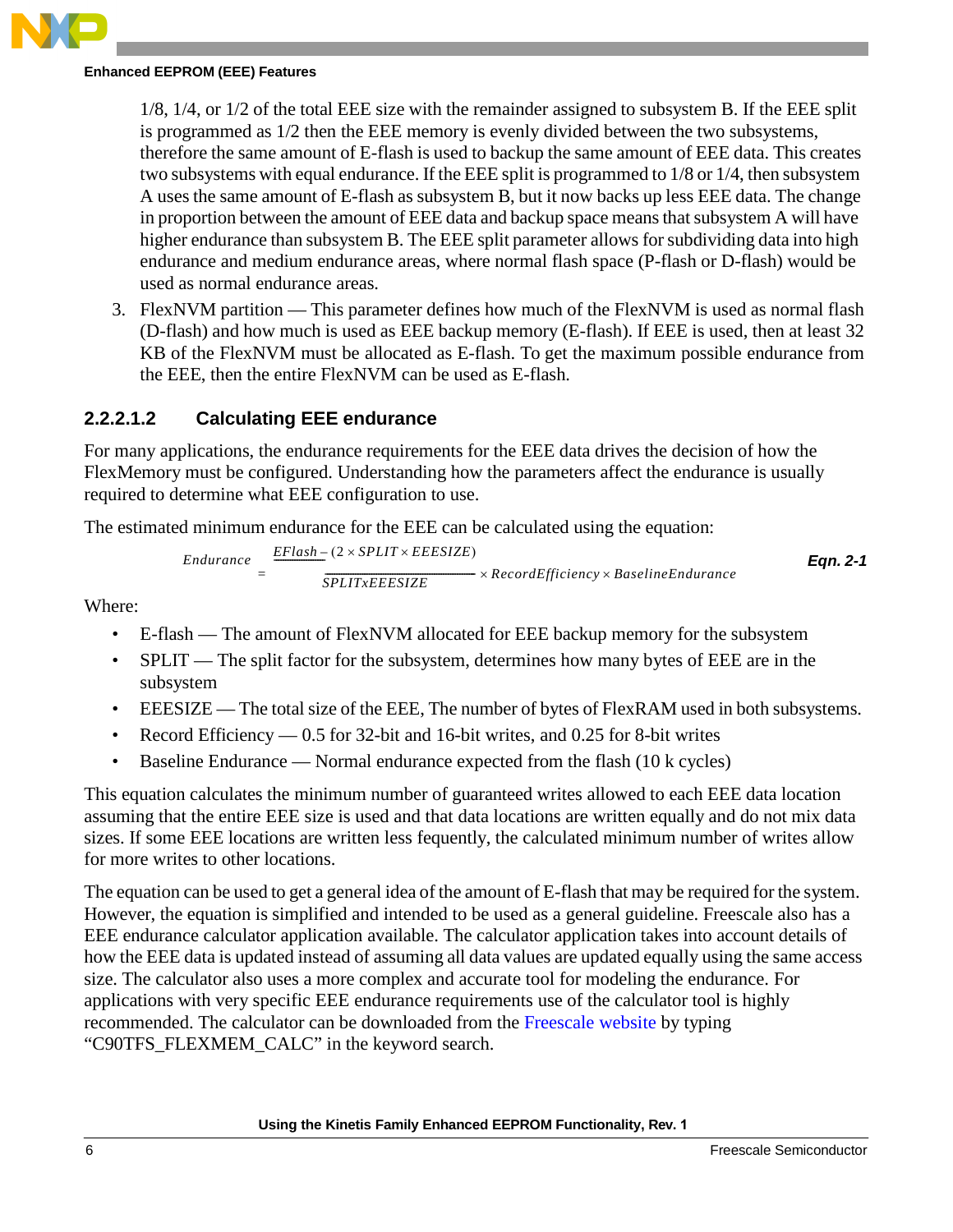

## **2.2.2.1.3 EEE memory configuration example 1 — maximum endurance**

This example discusses the EEE configuration that yields the maximum possible endurance for EEE data. To get the maximum possible endurance you need to have as much E-flash as possible backing up the smallest possible amount of EEE data.

To get the maximum amount of E-flash for a 256 KB Kinetis device, use the full 256 KB of FlexNVM as E-flash memory. Half of the E-flash (the first 128 KB) is used to store the backup data records for EEE subsystem A, and the other half of the E-flash (the second 128 KB) is used to store the backup data records for EEE subsystem B.

To get the smallest possible amount of EEE data, configure the EEE size for the smallest possible value— 32 bytes. Then the EEE split option can be set to 1/8. This meansthat EEE subsystem A has 4 data bytes (the smallest possible size for a single EEE subsystem). Subsystem B is 28 bytes.

Using the endurance [Equation 2-1](#page-5-0) from [Section 2.2.2.1.2, "Calculating EEE endurance"](#page-5-1) the expected endurance for both of the EEE subsystems can be calculated.

For subsystem A assuming 16-bit and 32-bit accesses, the expected endurance is:

 $EnduranceSubsystemA = \frac{(128 \times 1024) - (2 \times 1/8 \times 32)}{1/8 \times 32}$   $0.5 \times 10000 = 163830000 \approx 164 M cycles$  **Eqn. 2-2** 

For subsystem B assuming 16-bit and 32-bit accesses, the expected endurance is:

$$
EnduranceSubsystemB = \frac{(128 \times 1024) - (2 \times 7/8 \times 32)}{7/8 \times 32} \times 0.5 \times 10000 = 23395714 \approx 23 \text{Mcycles}
$$
Eqn. 2-3

[Figure 2-4](#page-7-0) shows how the FlexNVM and FlexRAM blocks are used for this configuration.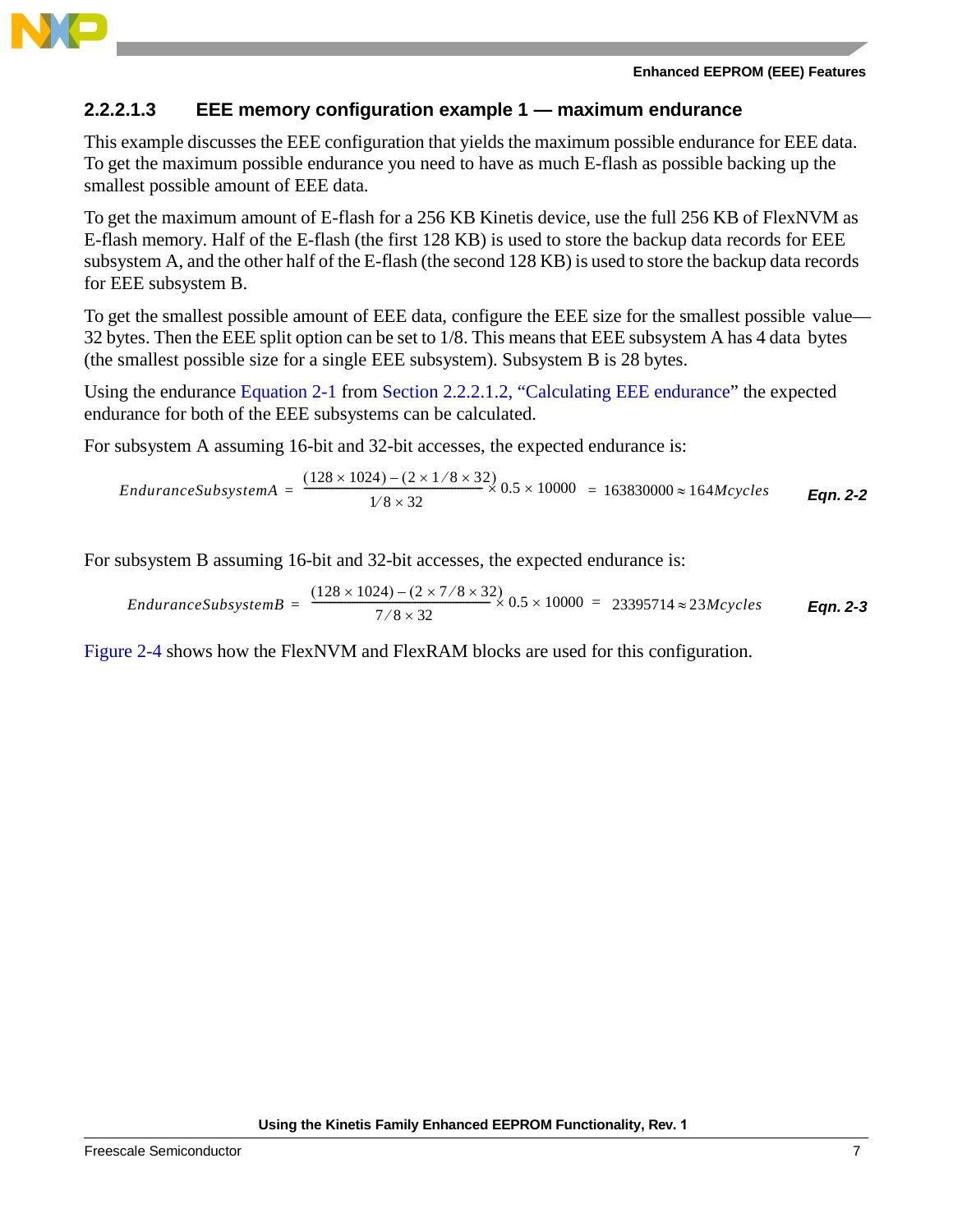



<span id="page-7-0"></span>

## <span id="page-7-1"></span>**2.2.2.1.4 EEE memory configuration example 2 — maximum EEE**

This example discusses the EEE configuration that yields the maximum amount of EEE data space with the best possible endurance for that amount of data. The maximum possible EEE data size is 4 KB. If the entire FlexNVM is configured as E-flash (256 KB), then you can get the best endurance possible across the 4 KB EEE data set. For this example, the EEE split is configured as 1/2 therefore the endurance is equal for the entire 4 KB of EEE.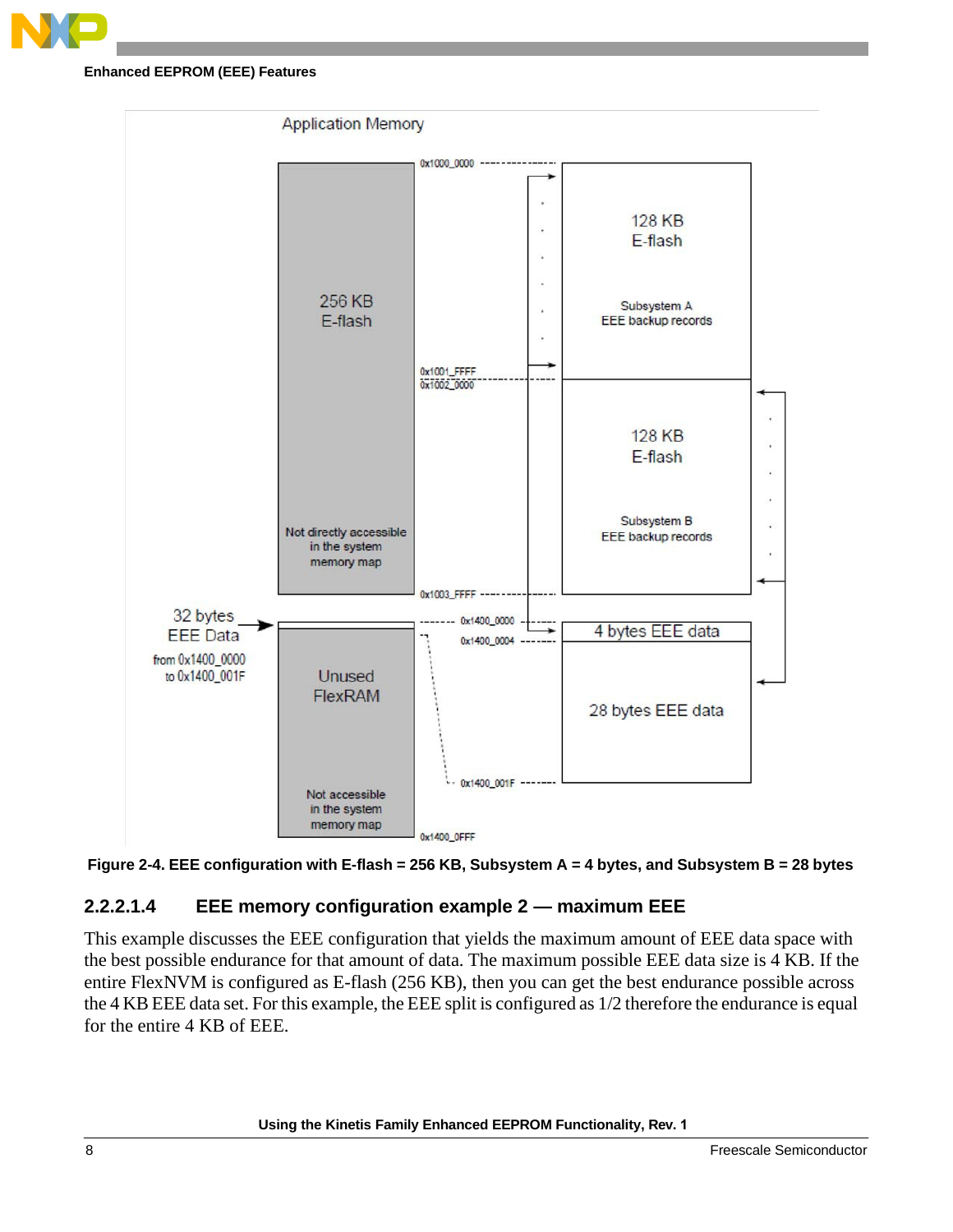

Using the endurance [Equation 2-1](#page-5-0) from [Section 2.2.2.1.2, "Calculating EEE endurance"](#page-5-1) the expected endurance can be calculated. Because the size of subsystem A and subsystem B are the same, the endurance is the same for both subsystems.

For subsystem A or B assuming 16-bit and 32-bit accesses, the expected endurance is:

EnduranceSubsystemA/B =  $\frac{(128 \times 1024) - (2 \times 1/2 \times 4 \times 1024)}{1/2 \times 4 \times 1024} \times 0.5 \times 10000 = 310000 = 310 \text{kcycles}$  Eqn. 2-4

[Figure 2-5](#page-8-0) shows how the FlexNVM and FlexRAM blocks is used for this configuration.



<span id="page-8-0"></span>**Figure 2-5. EEE configuration with E-flash = 256 KB, Subsystem A = 2 KB, and Subsystem B = 2 KB**

**Using the Kinetis Family Enhanced EEPROM Functionality, Rev. 1**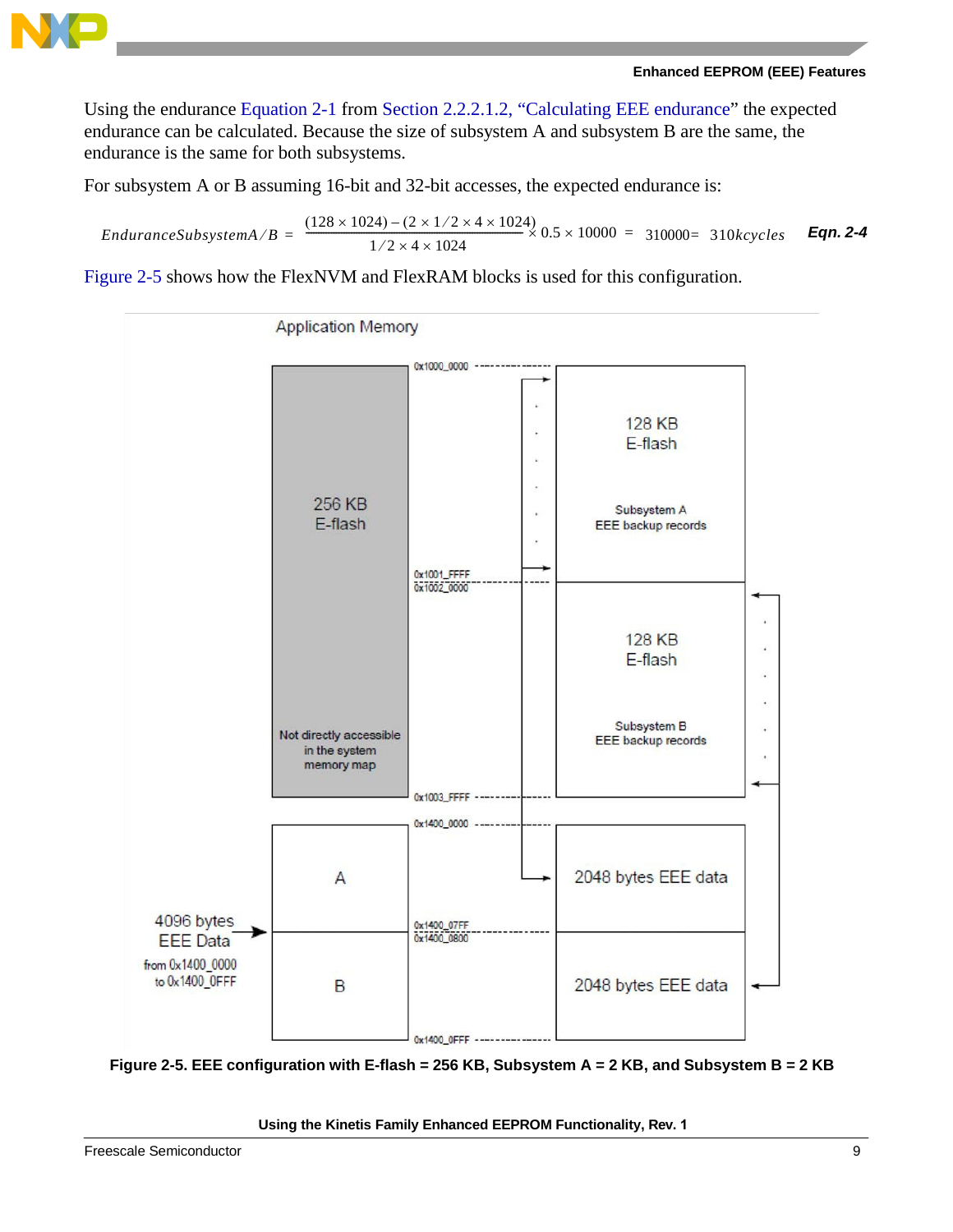

## **2.2.2.1.5 EEE memory configuration example 3 — mix of D-flash and E-flash**

This example configures the FlexNVM to be used as a mix of D-flash and E-flash. In this example the FlexNVM is divided in half to get 128 KB of D-flash memory and 128 KB of E-flash. The EEE data size is configured as 2 KB with the split between subsystem A and subsystem B as 1/2 again.

When comparing this example to example 2, the E-flash and EEE sizes are both reduced by half. Because the E-flash to EEE size ratio is the same, the expected endurance is also the same. Using the endurance [Equation 2-1](#page-5-0) from [Section 2.2.2.1.2, "Calculating EEE endurance"](#page-5-1) the expected endurance can be calculated for both of the EEE subsystems. Notice that the result is the same as in [Section 2.2.2.1.4, "EEE](#page-7-1) [memory configuration example 2 — maximum EEE.](#page-7-1)

For subsystem A or assuming 16-bit and 32-bit accesses, the expected endurance is:

$$
EnduranceSubsystemA/B = \frac{(64 \times 1024) - (2 \times 1/2 \times 2 \times 1024)}{1/2 \times 2 \times 1024} \times 0.5 \times 10000 = 310000 = 310 \text{kcycles}
$$
 **Eqn. 2-5**

[Figure 2-6](#page-10-0) shows how the FlexNVM and FlexRAM blocks are used for this configuration.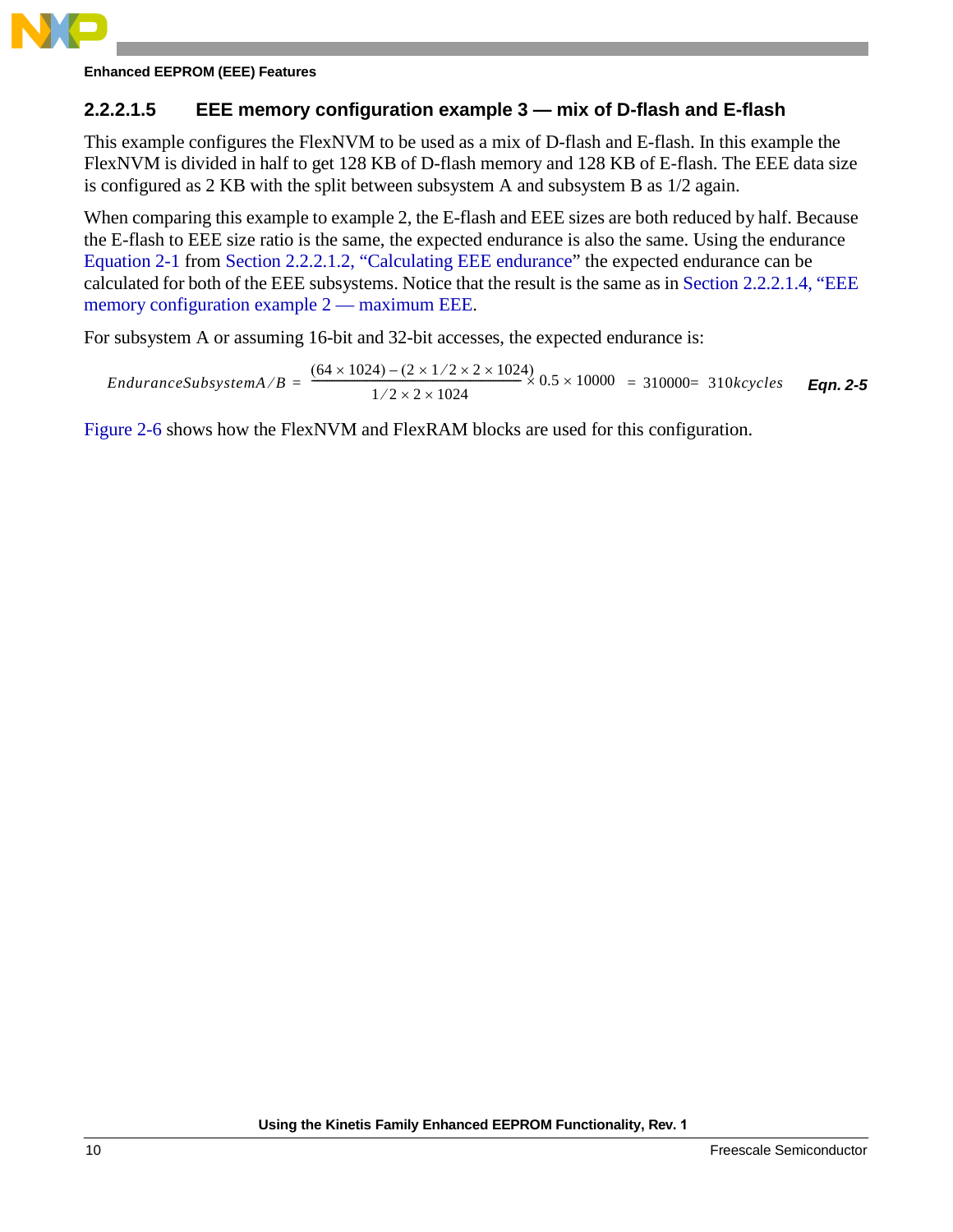



<span id="page-10-0"></span>**Figure 2-6. EEE configuration with E-flash = 128 KB, Subsystem A = 1 KB, and Subsystem B = 1 KB**

## **2.2.2.1.6 EEE memory configuration example 4 — 1/4 EEE split option**

This example configures the FlexNVM to be used as a mix of D-flash and E-flash. In this case 192 KB of the FlexNVM is used as D-flash, and 64 KB is used as E-flash. The EEE data size is configured as 2 KB, but this time the EEE split option is configured as 1/4. Therefore, subsystem A is 512 bytes and subsystem B is 1536 bytes.

Using the endurance [Equation 2-1](#page-5-0) from [Section 2.2.2.1.2, "Calculating EEE endurance"](#page-5-1) the expected endurance for both of the EEE subsystem can be calculated.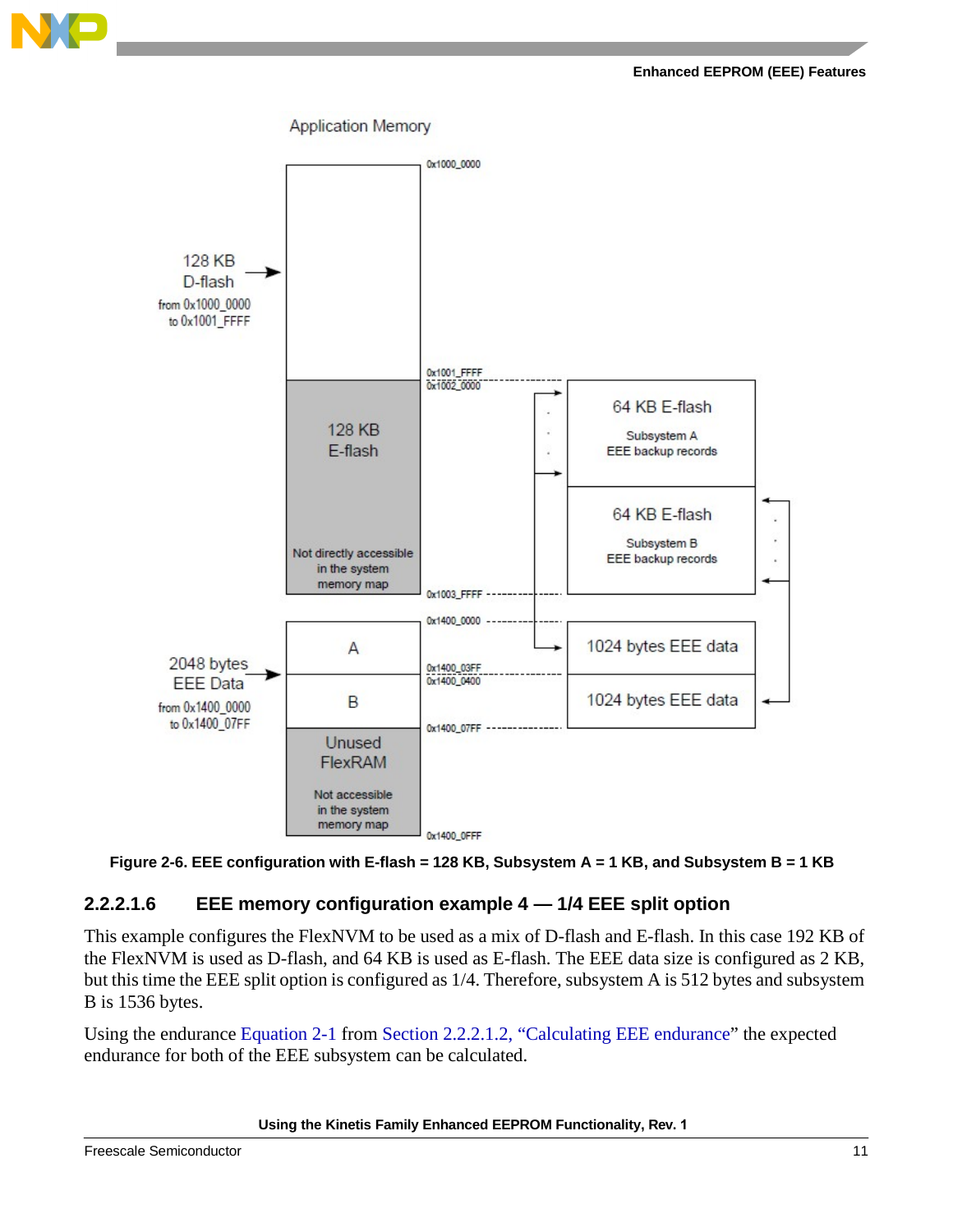

For subsystem A assuming 16-bit and 32-bit accesses, the expected endurance is:

$$
EnduranceSubsystemA = \frac{(32 \times 1024) (2 \times 1/4 \times 2 \times 1024)}{1/4 \times 2 \times 1024} \times 0.5 \times 10000 = 310 \times 10000 = 310 \times 10000 = 510 \times 10000
$$

For subsystem B assuming 16-bit and 32-bit accesses, the expected endurance is:

*Eqn. 2-7 EnduranceSubsystemB =* ×0.5 ×10000 96666 ≈97*kcycles*=  $(32 \times 1024) (2 \times 3/4 \times 2 \times 1024)$  $3/4 \times 2 \times 1024$ 

[Figure 2-7](#page-12-2) shows how the FlexNVM and FlexRAM blocks are used for this configuration.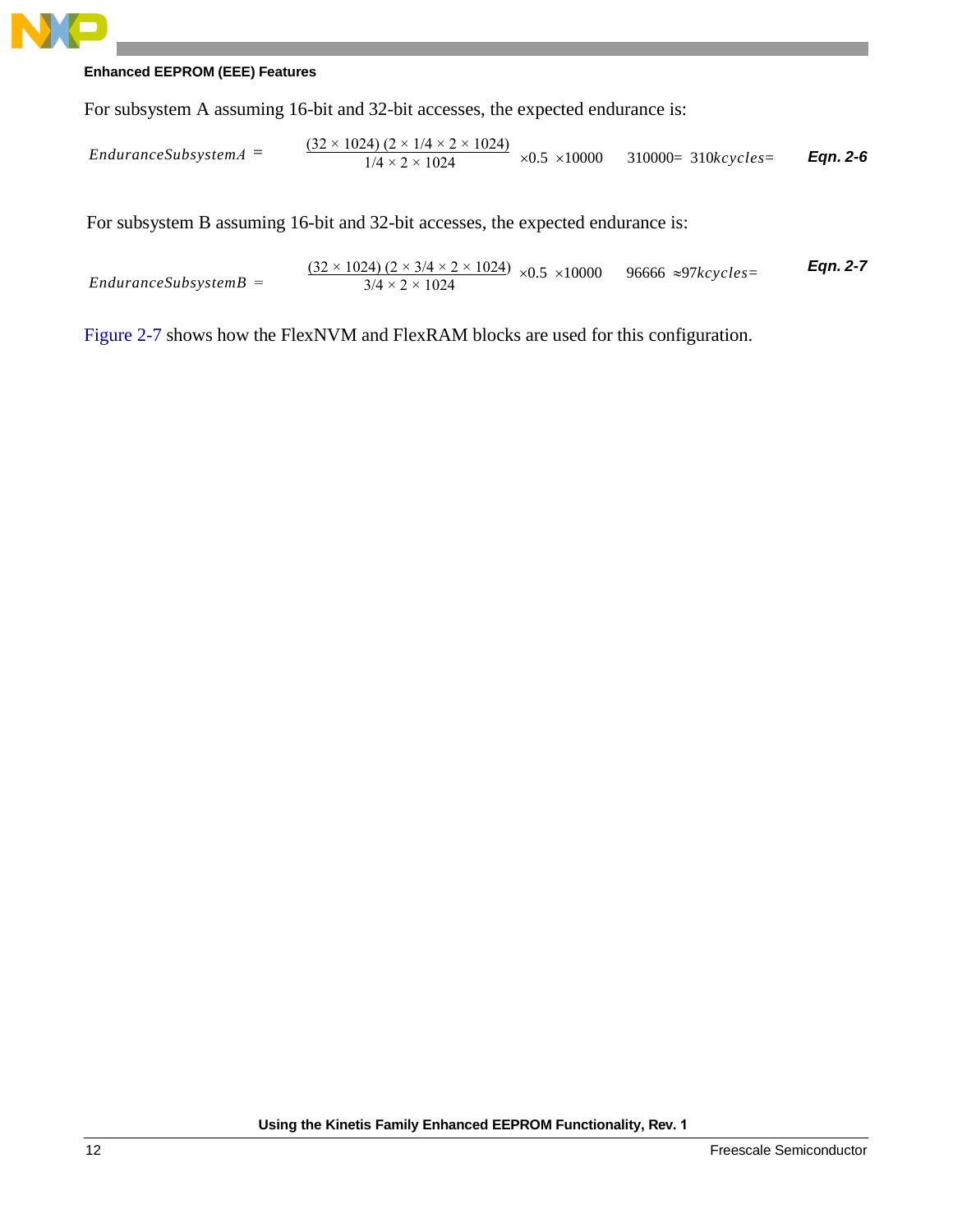



<span id="page-12-2"></span>**Figure 2-7. EEE Configuration with E-flash = 64 KB, Subsystem A = 512 bytes, and Subsystem B = 1536 bytes**

# <span id="page-12-0"></span>**3 Using the EEE**

## <span id="page-12-1"></span>**3.1 FlexMemory partitioning**

To use the EEE features, the memory has to be partitioned. The partitioning process tells the state machine how much EEE memory will be used and how much of the FlexNVM flash will be used to back up the EEE.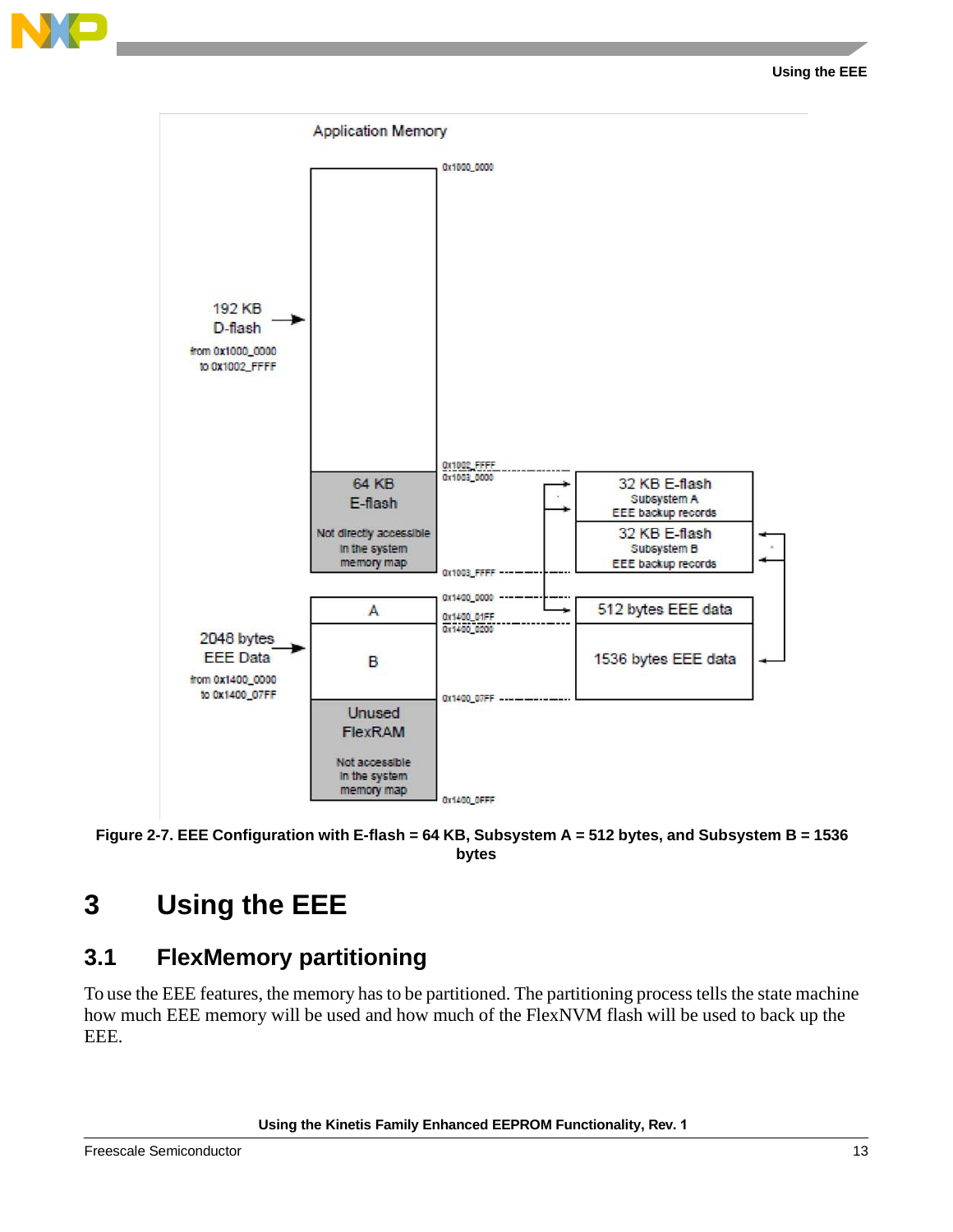

### **Using the EEE**

The flash has a special *program partition* command that is used to configure the EEE. The program partition command is used to program the three EEE configuration parameters described in [Section 2.2.2.1.1, "EEE configuration parameters,](#page-4-1)"— the EEE size, EEE split, and FlexNVM partition. These three parameters are programmed into a special location within the flash block itself. Because this is a non-volatile storage location, the partitioning needs to be done only once in the entire lifetime of the device. Before launching the program partition command the FlexNVM and D-flash IFR must be in an erased state. It is recommended that a new device is partitioned as the first step in factory programming.

## **NOTE**

Partitioning must only be done once. If the flash is re-partitioned for a different configuration, then recorded data is lost and you are not guaranteed to get the expected endurance.

### **NOTE**

Partitioning information, EEE data, and EEE location information is lost if a device is mass erased. Use of a backdoor key is highly recommended when enabling security on a device where the EEE is being used. The backdoor key allows for a means of disabling security temporarily without needing to perform a mass erase. If a mass erase is used instead then the endurance of the EEE can no longer be guaranteed.

## <span id="page-13-0"></span>**3.2 EEE startup**

After a reset the EEE configuration options written during the partitioning process are automatically loaded. If the EEE is enabled, then the state machine loads the FlexRAM with EEE data from the E-flash during the system boot. The amount of time needed to copy data from the E-flash into the FlexRAM can vary depending on the configured size of the EEE and the amount of backup E-flash that needs to be parsed. The FTFL\_FCNFG[EEERDY] flag is cleared until the load of the EEE data is complete, therefore software must wait for the EEERDY flag to set before attempting to access the EEE data in the FlexRAM. If an interrupt driven option is needed instead of software polling, then the CCIF interrupt could be used instead of polling EEERDY.

## **NOTE**

For further reference on EEE startup along with initialization code, refer to the *Kinetis Quick Reference User Guide*, Chapter 8 "Using the FlexMemory".

## <span id="page-13-1"></span>**3.3 Reading and writing the EEE**

The EEE data is read and written by accessing the FlexRAM address space. The EEE space is allocated starting at the beginning of the FlexRAM. The addressable space is the FlexRAM base address  $(0x1400_0000)$  up to the programmed EEE size. Any space in the FlexRAM that is not used as EEE must not be accessed while the EEE functionality is enabled. For example, if the EEE size is configured as 32 bytes total, then read or write accesses to any addresses between 0x1400\_0000 and 0x1400\_001F are allowed, but 0x1400\_0020 to 0x17FF\_FFFF generates a bus error.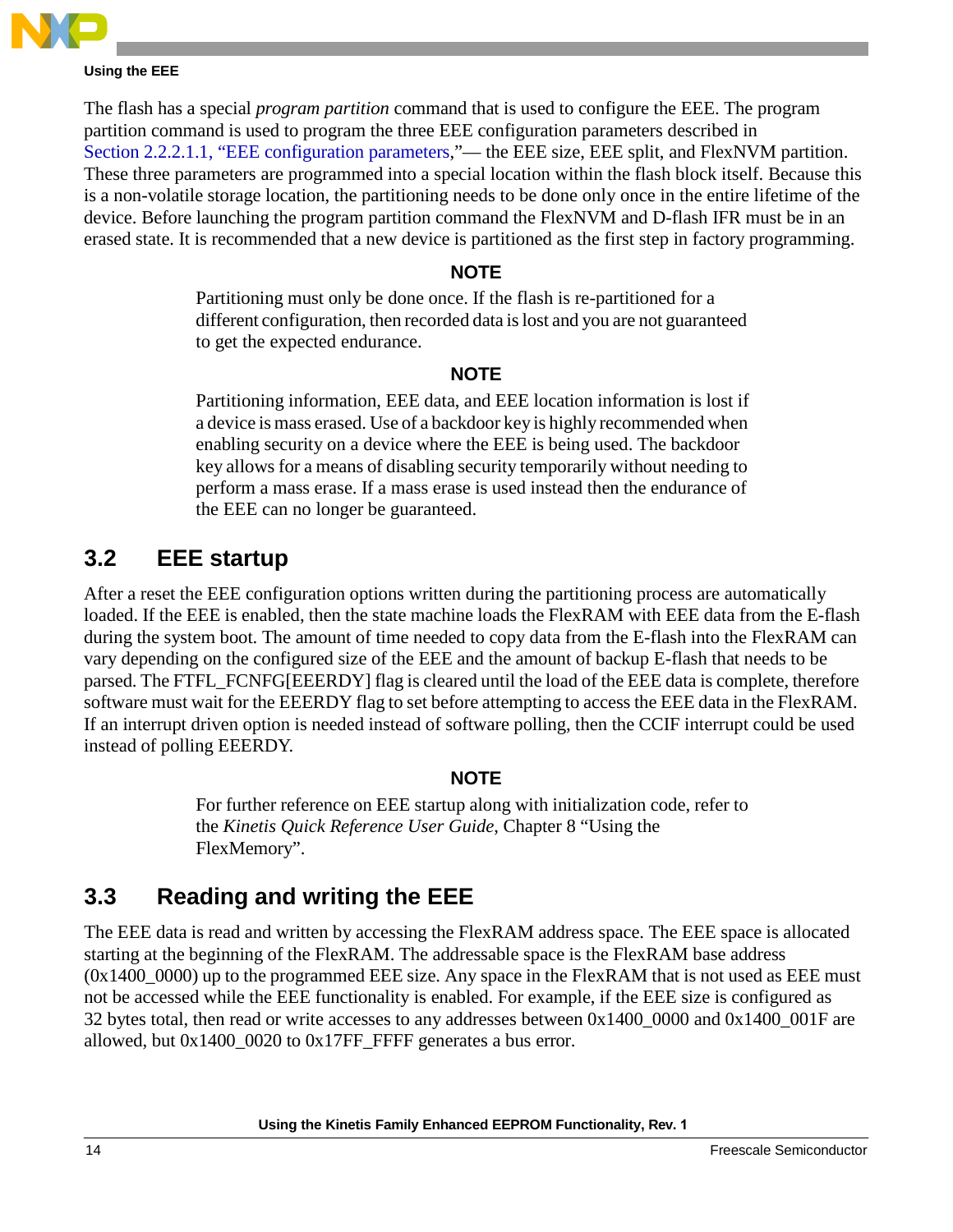

Because the EEE data is accessed through a RAM, the data isreadable and writable at any size, byte, word, or longword. Although any access size is possible, the records used to back up the EEE data use a word sized data field. This means that byte writes are possible, but they make less efficient use of the E-flash. That is why the endurance [Equation 2-1](#page-5-0) in [Section 2.2.2.1.2, "Calculating](#page-5-1) EEE endurance" uses a different efficiency factor for 8-bit accesses than for 16-bit or 32-bit accesses.

## **3.3.1 EEE writes**

Writes to the EEE space launch a EEE operation to store the data within the E-flash memory. Because this is a flash program operation, software must test the CCIF bit to determine if any other flash operations are in progress before writing to the EEE space. Because multiple concurrent writes and read-while-write operations within the same flash block are not allowable, accesses to the EEE or D-flash space are not allowed until the EEE write is complete.

## **NOTE**

The P-flash memory is a completely separate logical block, therfore read accesses to the P-flash can continue normally while a EEE write is in progress.

## **3.3.2 EEE reads**

When the EEE is read, the data is supplied by the FlexRAM, so no flash operations are triggered. However, EEE reads are not allowed while a EEE write is in progress. Software must either test the EEERDY bit before read operations or wait for EEERDY after a write access before allowing software to continue. In many cases it is most efficient for software to test EEERDY (or CCIF) both before and after writes and block other EEE operations until EEERDY sets after the write. This way a special function is needed for EEE writes, but a EEE read does not require any special software. Another advantage to this approach is that no additional delay or flag checking is required if you have multiple EEE read accesses with no EEE write cycles in between.

A special case for a EEE read that must be considered is the first access to the EEE after a reset. For the first read of the EEE after reset, the EEERDY bit may need to be tested to make sure that the state machine has completed the initial load of data from the E-flash to the FlexRAM. If the system start-up time is long, this guarantees that the initial data load has time to complete before the first EEE read, then a test of the EEERDY flag before the first read may not be required. However, it issafer to explicitly test the EEERDY bit before the first read access to the EEE.

# <span id="page-14-0"></span>**4 EEE Performance**

In addition to the flexibility and high endurance provided by the FlexMemory EEE implementation, the FlexMemory EEE is faster than a typical EEPROM. A traditional external EEPROM typically requires around 5 ms for the maximum program time. By comparison, the EEE can be erased and written in 1.5 ms worse case scenario.

The EEE can also be pre-erased by writing 0xFF to the EEE data locations. Pre-erasing locations help to reduce the program time because it guarantees that an erase cycle will not be needed. Typical program time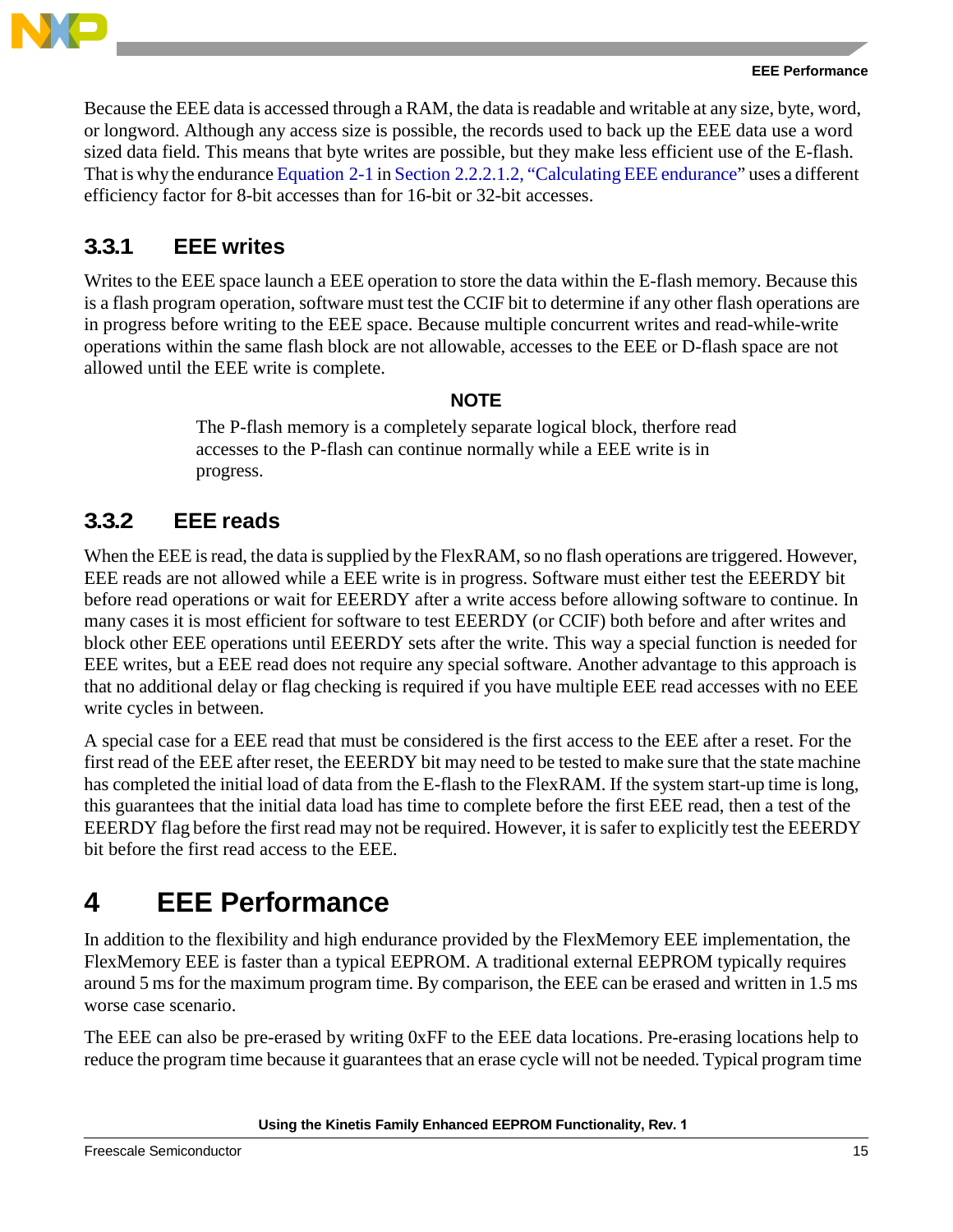

### **Brownout Detection**

to a pre-erased data location is  $\sim$ 100 us. This feature allows for quick data logging in time critical situations.

One typical use case is a system where fault data or operating information needs to be stored when an imminent power loss is detected. The amount of data that needs to be saved times the maximum write time determines how much decoupling must be provided in the system to maintain minimum operating power long enough for the data to be stored. The significant decrease in the EEE program time gained by pre-erasing data locations means that in this situation less decoupling is required and more data can be stored before losing power.

# <span id="page-15-0"></span>**5 Brownout Detection**

The EEE state machine includeslogic that can detect if any EEE data has not been fully programmed. This feature is referred to as brownout detection in documentation, but the name is not completely accurate. Any situation where EEE data is detected as not fully programmed due to either a brownout or any reset during the write process is treated the same. If a reset happens while a EEE write is in progress, then the data can become corrupted. The EEE state machine tests vulnerable EEE data record for values that may not be fully programmed. If an incomplete record is detected, the state machine marks the data record as *compromised* and replaces it with the previous valid data record for the associated EEE address during the next EEE write. This ensures that if a EEE write is interrupted for any reason, you will get the last value that was properly written to the EEE. Depending on how far into the write the reset occurred, this value can be either the previous value or the new value, but you will not get a corrupted value.

# **Revision history**

| <b>Revision Number</b> | Date   | <b>Substantive changes</b>          |
|------------------------|--------|-------------------------------------|
|                        | 3/2011 | Initial Release                     |
|                        | 3/2015 | Corrections to errors in equations. |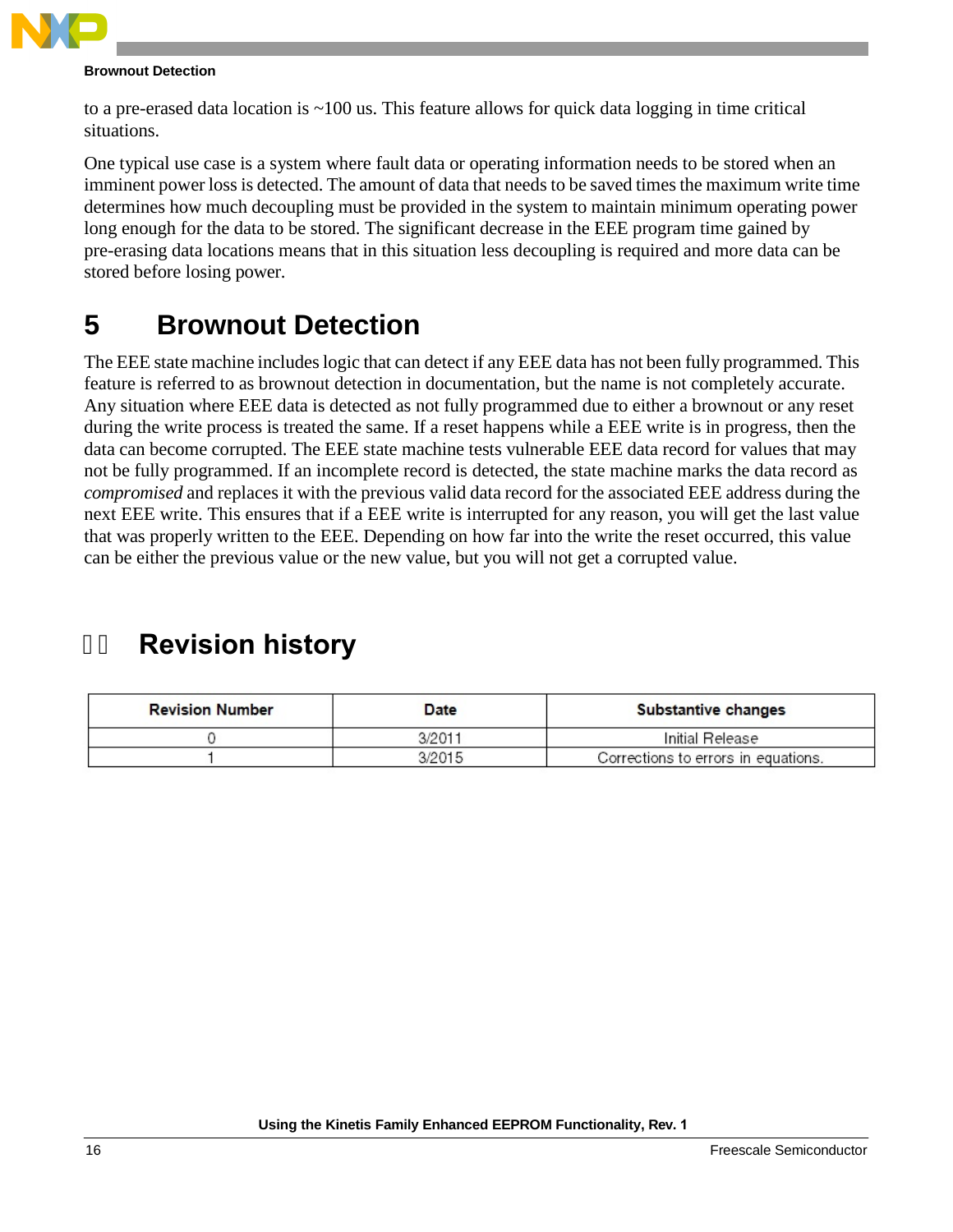

 $\overline{\phantom{a}}$ 

THIS PAGE IS INTENTIONALLY BLANK